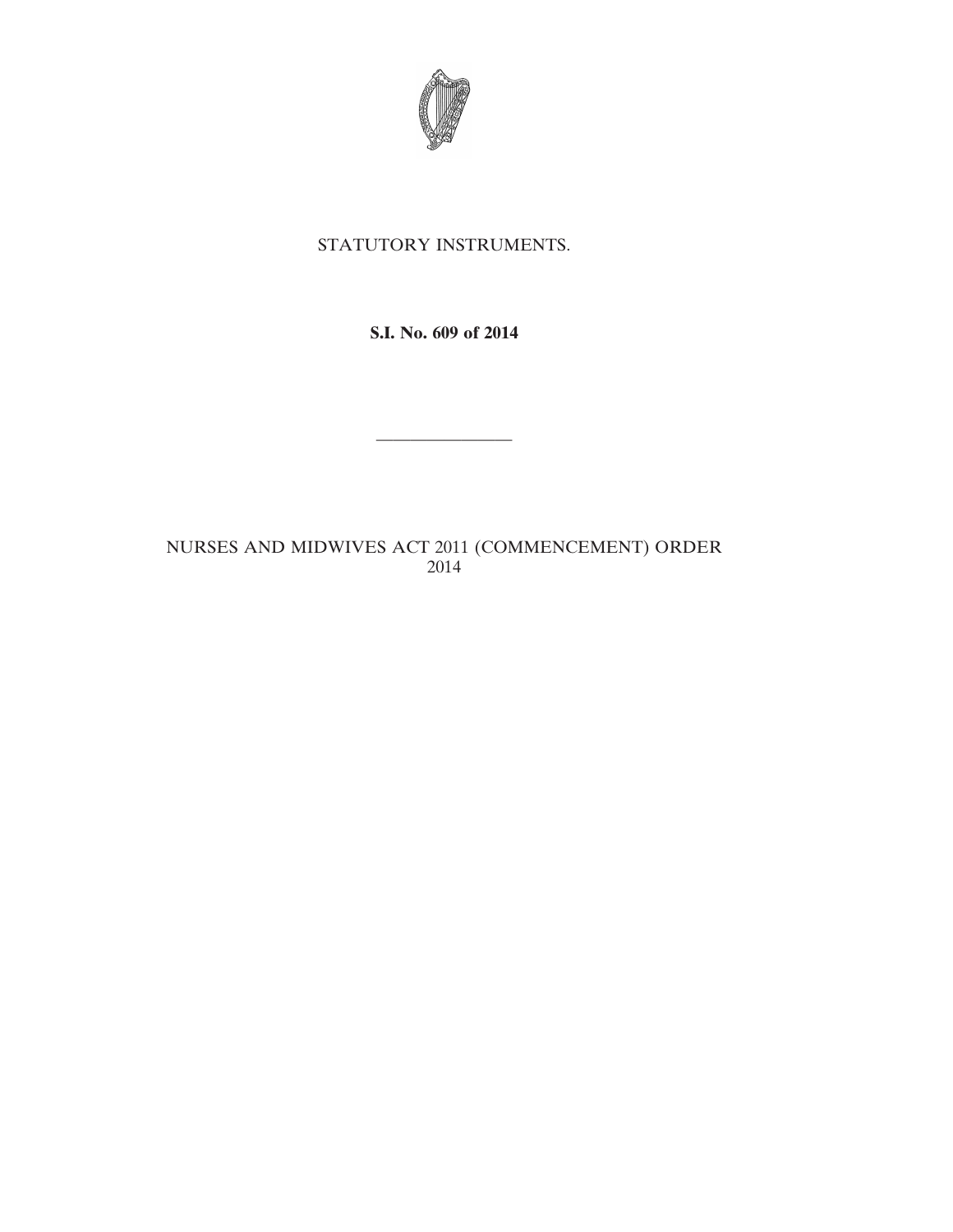## NURSES AND MIDWIVES ACT 2011 (COMMENCEMENT) ORDER 2014

I, LEO VARADKAR, Minister for Health, in exercise of the powers conferred on me by section 1(2) of the Nurses and Midwives Act 2011 (No. 41 of 2011), hereby order as follows:

1. This Order may be cited as the Nurses and Midwives Act 2011 (Commencement) Order 2014.

2. The 1st day of January 2015 is appointed as the day on which sections 42 and 43 of the Nurses and Midwives Act 2011 (No. 41 of 2011) shall come into operation.

L.S.

GIVEN under my Official Seal, 12 December 2014.

> LEO VARADKAR, Minister for Health.

*Notice of the making of this Statutory Instrument was published in "Iris Oifigiúil" of* 6*th January*, 2015.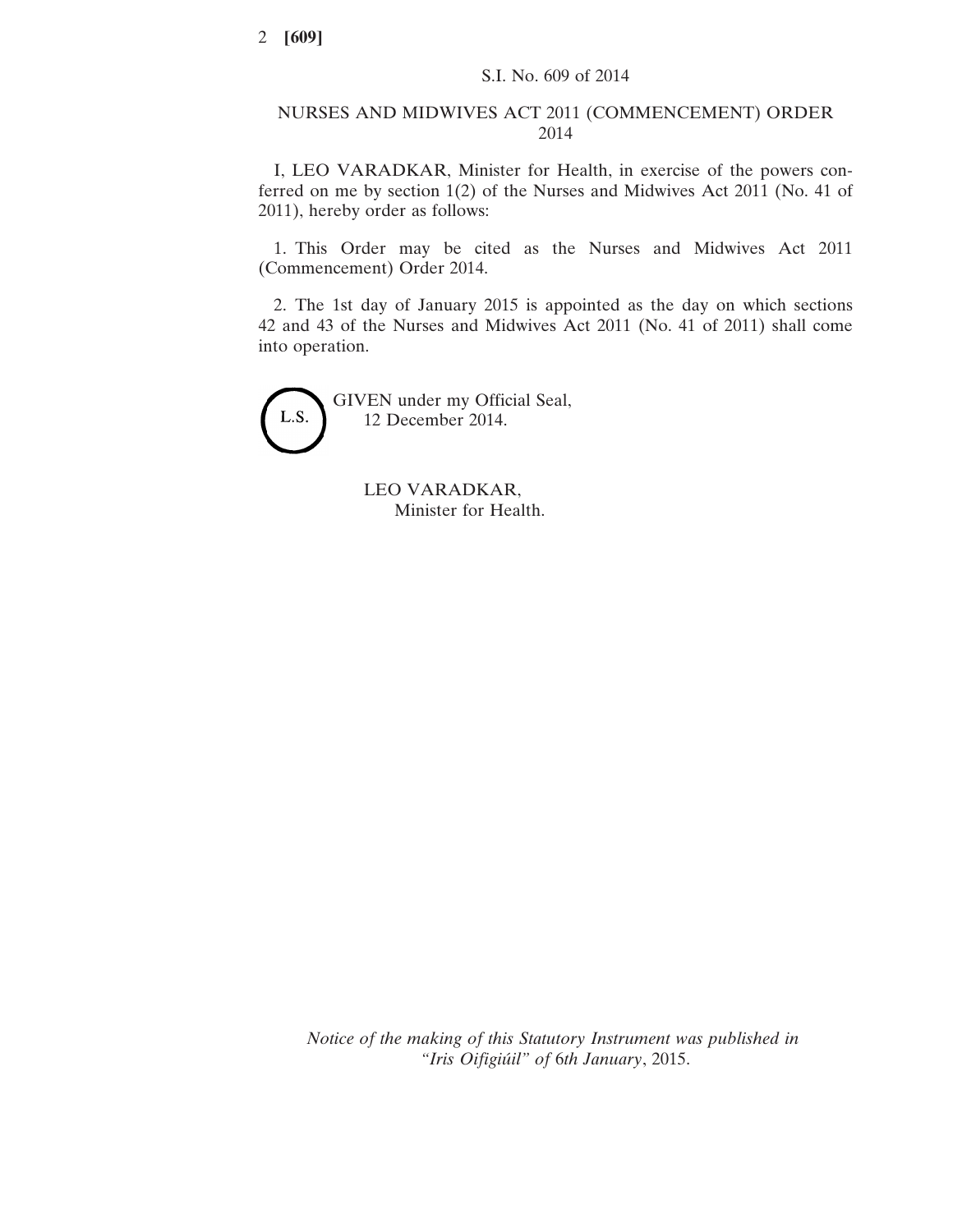**[609]** 3

## EXPLANATORY NOTE

*(This note is not part of the Instrument and does not purport to be a legal interpretation.)*

This Order brings into operation sections 42 and 43 of the Nurses and Midwives Act 2011. Section 42 provides for the Minister to designate titles for use by registered nurses or registered midwives or a class of registered nurses or registered midwives. Section 43 provides for the use of designated titles.